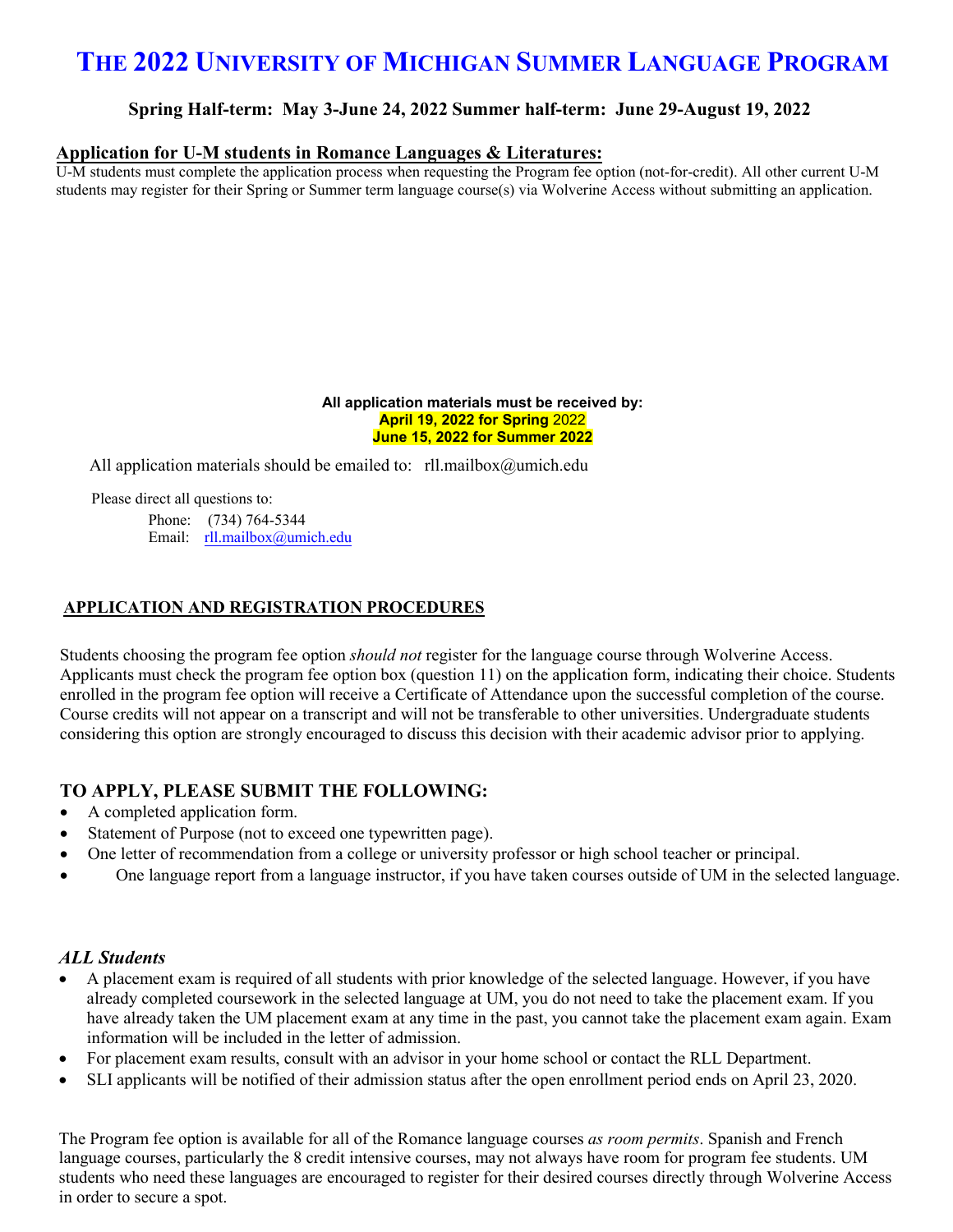# **THE 2022 UNIVERSITY OF MICHIGAN SUMMER LANGUAGE PROGRAM**

*Students admitted for the Program Fee (not-for-credit) Option:*

- Payments must be made by credit card. This is the only form of payment we can accept under the current circumstances. Details about how to make your credit card payment will be included in your acceptance communication.
- Program Fees are not paid through Student Accounts or UM-Sponsors.
- Please note it is the responsibility of the student to ensure that payment is made.
- If a third party will be covering the cost of the program fee it is the responsibility of the student
- to ensure that payments are made in a timely manner. All other questions should be directed to the language department.
- •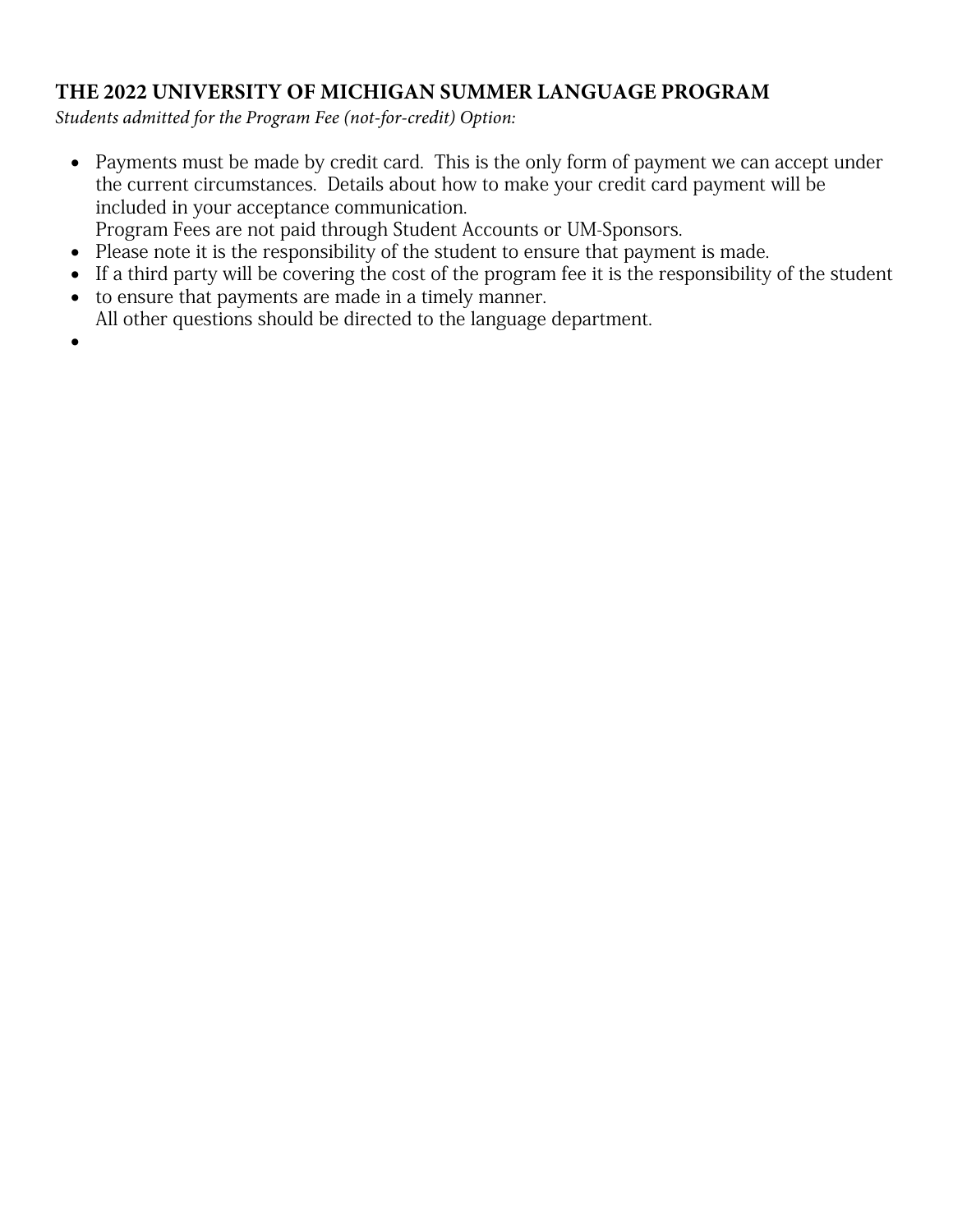# **THE 2022 UNIVERSITY OF MICHIGAN SUMMER LANGUAGE PROGRAM**

# **Application for UM students applying for the program fee option in Romance Languages & Literatures**

**To be completed by applicant. Please print legibly.**

| 1. Name                                                                                                                                                                                                                       | 2. U-M I.D. $\qquad \qquad$                                                                                      |  |  |  |  |  |
|-------------------------------------------------------------------------------------------------------------------------------------------------------------------------------------------------------------------------------|------------------------------------------------------------------------------------------------------------------|--|--|--|--|--|
| $(Last)$ (First)                                                                                                                                                                                                              | (Middle)                                                                                                         |  |  |  |  |  |
| 2. Applying for:<br>Spring Term $(5/3 - 6/24)$<br>Course Name:<br>Course Number:                                                                                                                                              | Summer Term (6/29-8/19<br>Course Name:<br>Course Number:                                                         |  |  |  |  |  |
| 3. Permanent Address - including city and zip code:                                                                                                                                                                           |                                                                                                                  |  |  |  |  |  |
| 4. Permanent Telephone Number                                                                                                                                                                                                 |                                                                                                                  |  |  |  |  |  |
| 5. Current Address – including city and zip code:                                                                                                                                                                             |                                                                                                                  |  |  |  |  |  |
|                                                                                                                                                                                                                               |                                                                                                                  |  |  |  |  |  |
| How long has the above state been your legal residence? Month Vear                                                                                                                                                            |                                                                                                                  |  |  |  |  |  |
| 9. For which term were you admitted to U-M?                                                                                                                                                                                   |                                                                                                                  |  |  |  |  |  |
| 10. In which U-M school/college are you currently enrolled?                                                                                                                                                                   |                                                                                                                  |  |  |  |  |  |
| Undergraduate: Upper division<br>Lower division<br>Graduate: Department                                                                                                                                                       | $Pre-candidate$<br>$\Box$ Candidate $\Box$                                                                       |  |  |  |  |  |
| 11. Check one:<br>Access.) OR<br>b. I wish to take this course as a non-credit program fee student. (You will receive a Certificate of<br>Attendance rather than a transcript after the successful completion of the course.) | I wish to take this course for credit (If [a], do not submit this application. Enroll directly through Wolverine |  |  |  |  |  |

*I certify that the above statements are true.*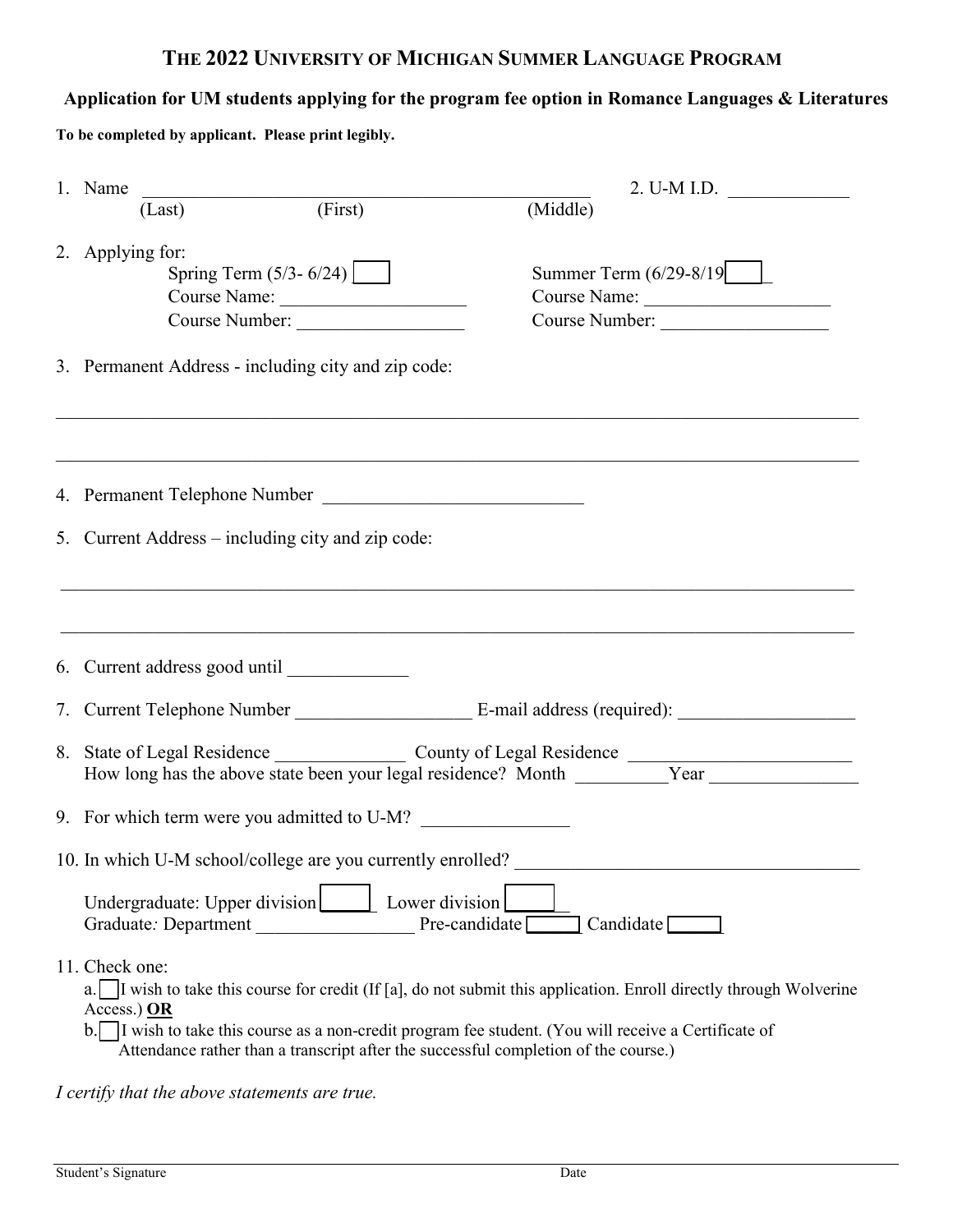## **THE 2022 UNIVERSITY OF MICHIGAN SUMMER LANGUAGE INSTITUTE Language Report**

To be provided only if you have completed coursework in the selected language outside of

 $\_$  ,  $\_$  ,  $\_$  ,  $\_$  ,  $\_$  ,  $\_$  ,  $\_$  ,  $\_$  ,  $\_$  ,  $\_$  ,  $\_$  ,  $\_$  ,  $\_$  ,  $\_$  ,  $\_$  ,  $\_$  ,  $\_$  ,  $\_$  ,  $\_$  ,  $\_$  ,  $\_$  ,  $\_$  ,  $\_$  ,  $\_$  ,  $\_$  ,  $\_$  ,  $\_$  ,  $\_$  ,  $\_$  ,  $\_$  ,  $\_$  ,  $\_$  ,  $\_$  ,  $\_$  ,  $\_$  ,  $\_$  ,  $\_$  ,

UM. This form must to be sent by the recommender to:

All application materials should be emailed to: rll.mailbox@umich.edu

Please direct all questions to: Phone: (734) 764-5344 Email: rll.mailbox@umich.edu

#### **All application materials must be received by: April 19, 2022 for Spring 2022 June 15, 2022 for Summer 2022**

*Name of Applicant: Name of Language Teacher:*

Dept./Institution:

 $\text{Position/Title:}$ Applicant: sign here to waive your right of access to the information below.

Title of course(s) applicant plans to take:

 $\_$ *Language courses you taught to applicant:* **Course title Specific language or dialect taught Number of weeks in course Number of contact hours per week Textbook or teaching materials**

| Applicant's Language Abilities (compared to other students of the same level)            |                                                                                          |  |  |  |  |  |  |  |
|------------------------------------------------------------------------------------------|------------------------------------------------------------------------------------------|--|--|--|--|--|--|--|
| Check the appropriate box in each category: "1" is the lowest level; "5" is the highest. |                                                                                          |  |  |  |  |  |  |  |
|                                                                                          |                                                                                          |  |  |  |  |  |  |  |
| <b>Speaking and Listening</b>                                                            | Aural Comprehension<br>Fluency of Self-Expression<br>Vocabulary Control<br>Pronunciation |  |  |  |  |  |  |  |
| Reading                                                                                  | Grasp of Grammar<br>Knowledge of Vocabulary<br>Reading Speed                             |  |  |  |  |  |  |  |
| <b>Writing</b>                                                                           | Vocabulary Control<br>Control of Sentence Structure                                      |  |  |  |  |  |  |  |

#### **Please feel free to supplement your comments or provide other pertinent information on the back of this sheet.**

If this evaluation is not based on courses you taught to the applicant, please indicate how your evaluation was determined (e.g., "by means of a test," "through daily contact," etc.).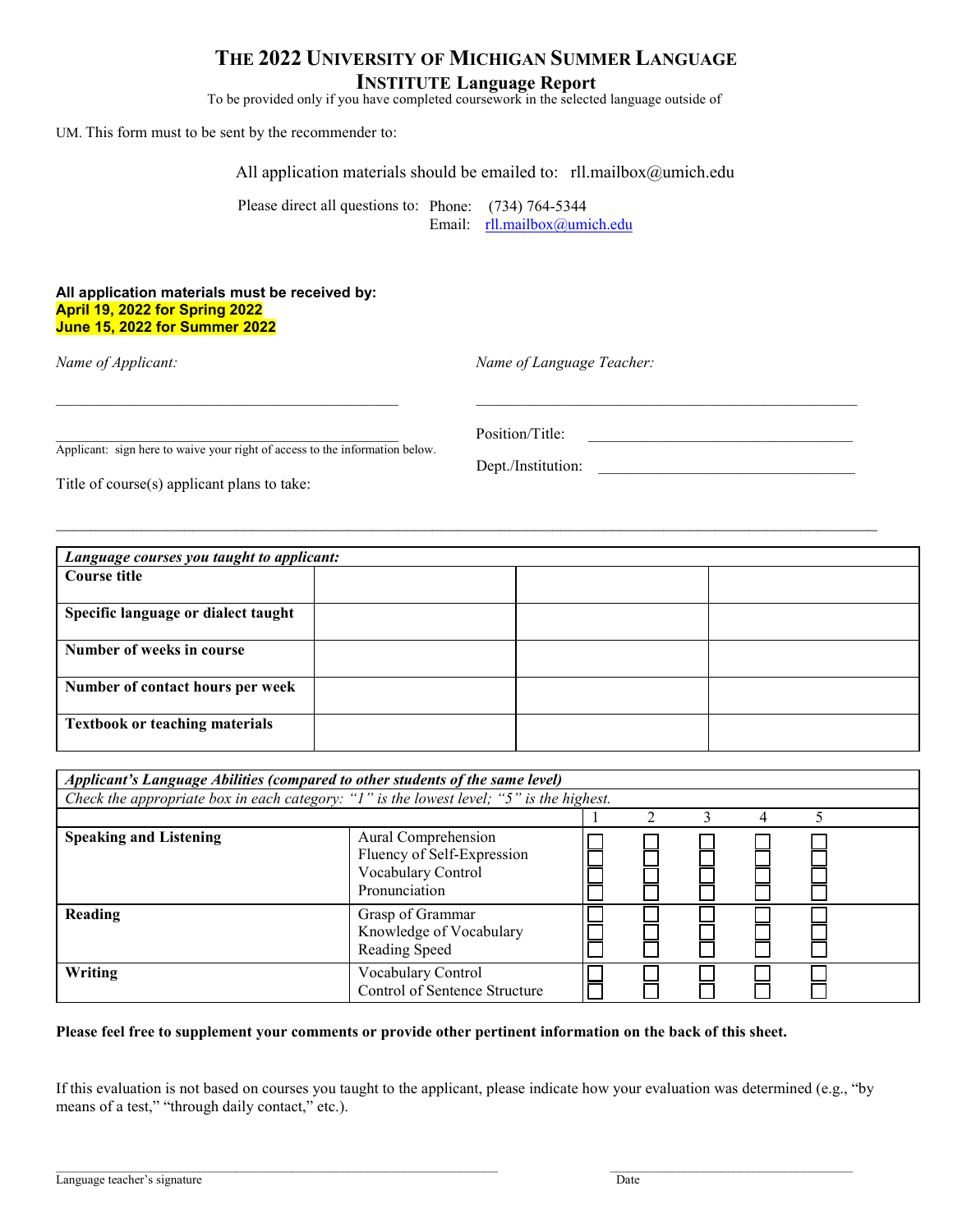# **THE 2022 UNIVERSITY OF MICHIGAN SUMMER LANGUAGE PROGRAM Letter of Recommendation**

This form must to be sent by the recommender to:

All application materials should be emailed to: rll.mailbox@umich.edu

Please direct all questions to: Phone: (734) 764-5344 Email: rll.mailbox@umich.edu

#### **All application materials must be received by: April 19, 2022 for Spring 2022 June 15, 2022 for Summer 2022**

| Name of Applicant:                                                           | Name of Recommender: |
|------------------------------------------------------------------------------|----------------------|
| Applicant: sign here to waive your right of access to the information below. | Position/Title:      |
| Title of course(s) applicant plans to take:                                  | Dept./Institution:   |

Evaluation background: If this evaluation is not based primarily on courses you taught to the applicant, please indicate how your evaluation was determined (e.g., "by means of a test," "through daily contact," etc.). If necessary, please use the back of this form to supplement your comments or for any additional information.

*Recommendation:*